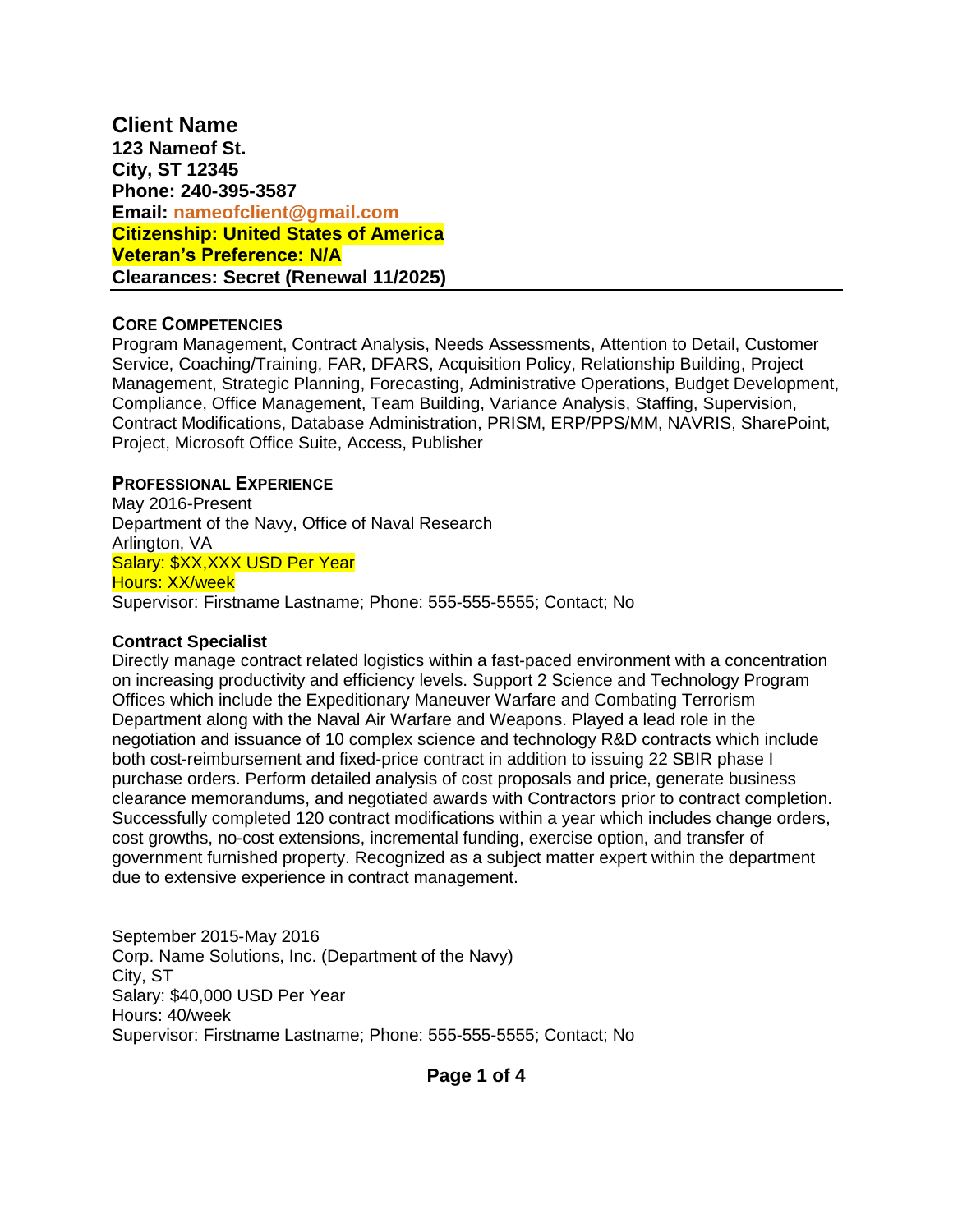#### **Procurement Technician**

Acted as a member of the Contracts and Acquisition Team which is centered on executing postaward modifications and supporting Government Contracting Officers/Program Officers. Generated several post-award bilateral and unilateral modifications and maintaining an expert level knowledge of incremental funding, change orders, and period of performance extensions. Facilitated the execution of approximately 35 modifications per month, managed incoming Contractor change requests, and reviewed change requests to ensure compliance with standard operating procedures. Reviewed and evaluated cost proposals valued at over \$150,000 to ensure compliance in addition to drafting 16 purchase orders monthly calculating fee rates, and obtaining approvals from private-sector contractors. Provided comprehensive training to staff members in regards to procurement procedures and contract modifications.

March 2014-August 2015 NameOmitted & Associates, LLC Washington, D.C. Salary: \$15.00 USD per hour Hours: 25/week Supervisor: Firstname Lastname; Phone: 555-555-5555; Contact; Yes

#### **Consultant Assistant**

Supported daily administrative operations within an organization aimed at providing consulting services to both small and mid-size businesses within the Washington DC area. Advised business owners on the process of becoming a Certified Business Enterprise along with performing complex market research. Implemented innovative business development/sales strategies, created detailed cost proposals, and identified client scope of work.

May 2011-September 2012 NameOmitted Washington Washington, DC Salary: \$15.00 USD per hour Hours: 40/week Supervisor: Firstname Lastname; Phone: 555-555-5555; Contact; Yes

#### **Program Assistant (2 Year Summer Internship)**

Assisted in the management of programs within the Social Inclusion Department which included monitoring program participation goals and generating quarterly reports. Utilized superior communication abilities to update executive leadership on program metrics, coordinated meetings with community organizations, and diffused escalated program issues.

## **EDUCATION**

NameOmitted State University Degree: Bachelor of Science; Business Administration Earned: December 2013 Credits Earned: 120